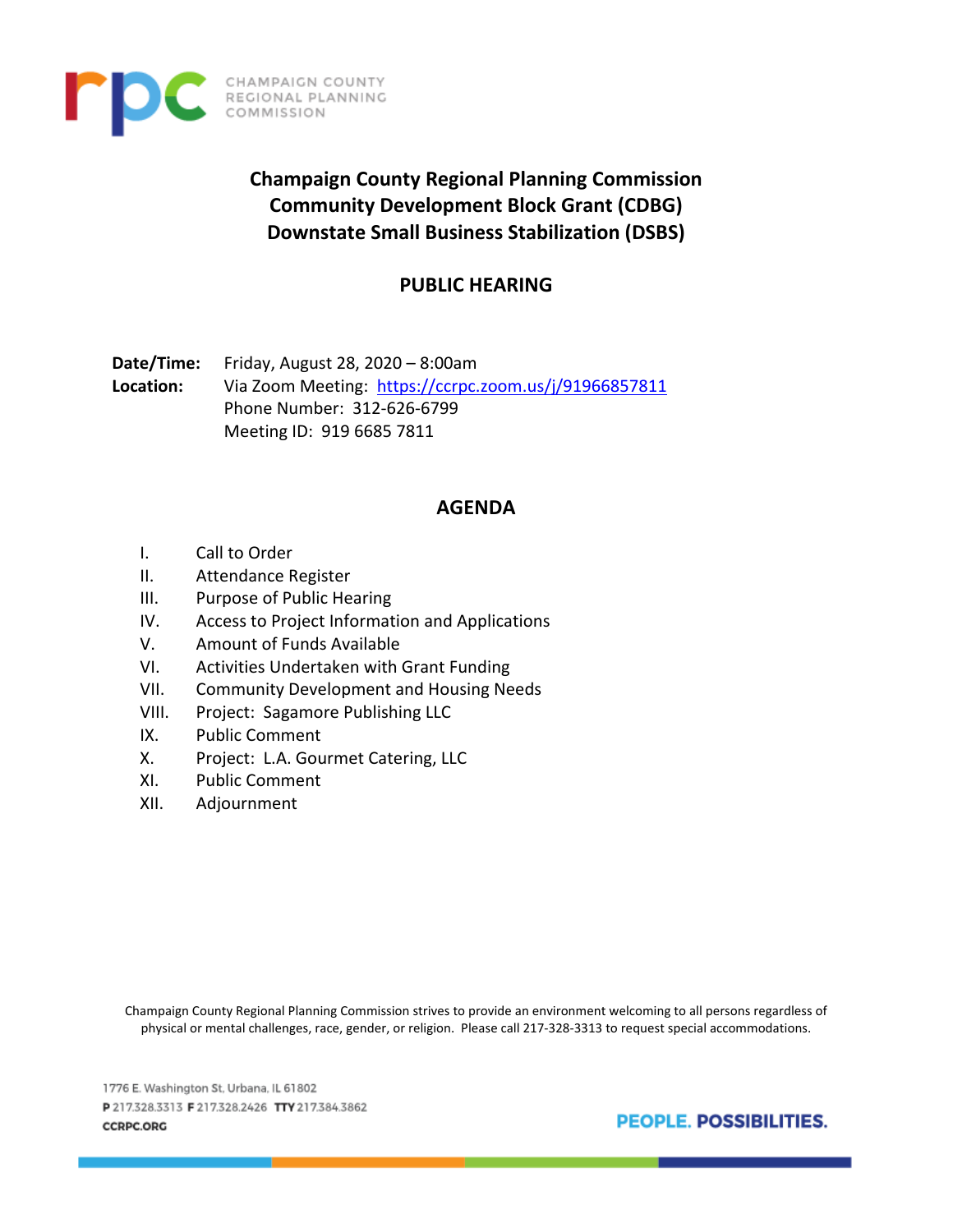#### **BENEFITING BUSINESS INFORMATION**

## **Name of Business this application is in support of***:*

Supported Business Name: Sagamore Publishing LLC Is Business operating under an Assumed Name? (see 805 ILCS 405) Yes, registered in County X No Supported Business Address 1: 3611 North Staley Road Supported Business Address 2: Supported Business City: Champaign Supported Business State: Illinois Supported Business Zip: 99999-9999: 61822-8949 Supported Business Phone Number: (217) 359-5940 Supported Business SIC: [https://www.naics.com/sic-codes-industry-drilldown/:](https://www.naics.com/sic-codes-industry-drilldown/) 2731

## **Supported Business Authorized Signatory Contact:**

Last Name: Bannon First Name: Peter Title: President Daytime Phone: (217) 359-5940 E-Mail: [pbannon@sagamorepub.com](mailto:pbannon@sagamorepub.com)

#### **Amount and Purpose of Grant Requested:**

\$25,000.00 to support payroll

#### **Project Summary:**

Sagamore Publishing LLC (Sagamore) is a dominant academic publisher in the areas of Parks, Recreation, Recreational Therapy, Physical Education and Natural Resource Management. Sagamore was founded over 40 years ago by Joseph J. Bannon, Sr. and has been managed for the last 20 years by Peter Bannon. Since the company's inception, they have been located in Central Illinois and all 12 employees are residents of Central Illinois. Their books are primarily geared towards colleges in North America and have been used as classroom textbooks throughout the world. Traditionally, their books were available in print and as online text through their website. When COVID swept through North America, Sagamore's business model changed overnight. Due to the closure of colleges, many students were stranded without the courseware they would have had if classes were still on campuses. In an effort to help students across the country, Sagamore provided a student discount of their online books of 80%. While this move was the right move for the students in crisis and the long-term viability of the book publishing field, the increased discount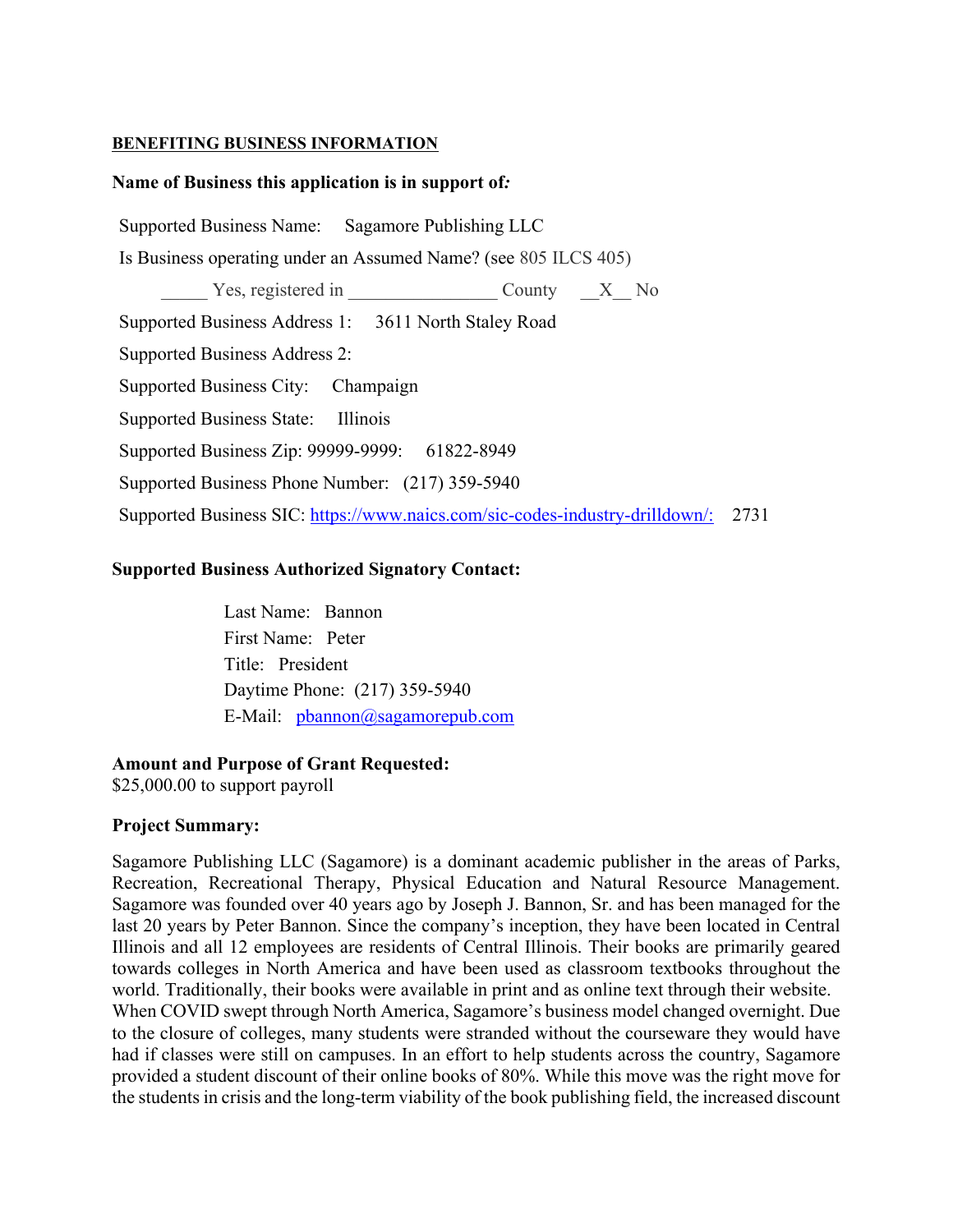and resulting decreased revenue from March 8 through April 30 cost Sagamore \$90,780 of lost revenue.

Another challenge facing Sagamore was the summer school schedule and now the fall schedule. Many/most of the colleges canceled summer on-campus and online classes for 2020, and have modified fall classes directly due to the COVID-19 outbreak. The money Sagamore received from the Paycheck Protection Program (PPP) ran out after the first week of June. Without the revenue provided by summer classes and the depletion of the PPP funding, Sagamore would be left no choice but to lay off several employees during this critical time until revenues can recover. With the \$25,000 grant, Sagamore would commit to keeping paying the gap in salaries for 60 days and to keep employees for one year and until revenues start to flow.

Since the outbreak of COVID-19, Sagamore has developed contractual relationships with the two largest eBook distributors (VitalSource and Redshelf). While these distributors help Sagamore reach the students more efficiently, their payment terms with these vendors are 60 days, end of month. Initially, those terms create a permanent 60-90 day lag in payments. Based on the sales of the last two months, Sagamore projects a working capital deficit of \$60,000 to \$80,000.

In addition, with the dramatic shift to electronic textbooks and eBook distributors, all of Sagamore's books (more than 100) are in the process of being converted to specific types of eBooks and the uploads along with the associated metadata to new distribution systems. The successful implementation of this project helps to protect two-to-three current positions and will help Sagamore enter fall in a more secure position. Whether on campus or online, students will return to classes in the fall. The CDBG funds will help pay employee wages to help ensure that Sagamore is able to continue to provide educational materials for these important fields.

Author royalties are behind, in total of \$100,707. This shortfall is due to the loss of \$90,780 in revenue as a direct result of COVID-19, due to the fact that students were sent home from colleges across America and the discounts implemented by Sagamore to benefit them. Sagamore is making up the difference to their authors as quickly as possible, but without the grant, they will be forced to let employees go to be able to catch up on royalty payments. It is imperative that Sagamore retain the author base at all costs. Grant funding will allow Sagamore to stay full staffed and stable through the fall semester as they transition to newer technology for the online world.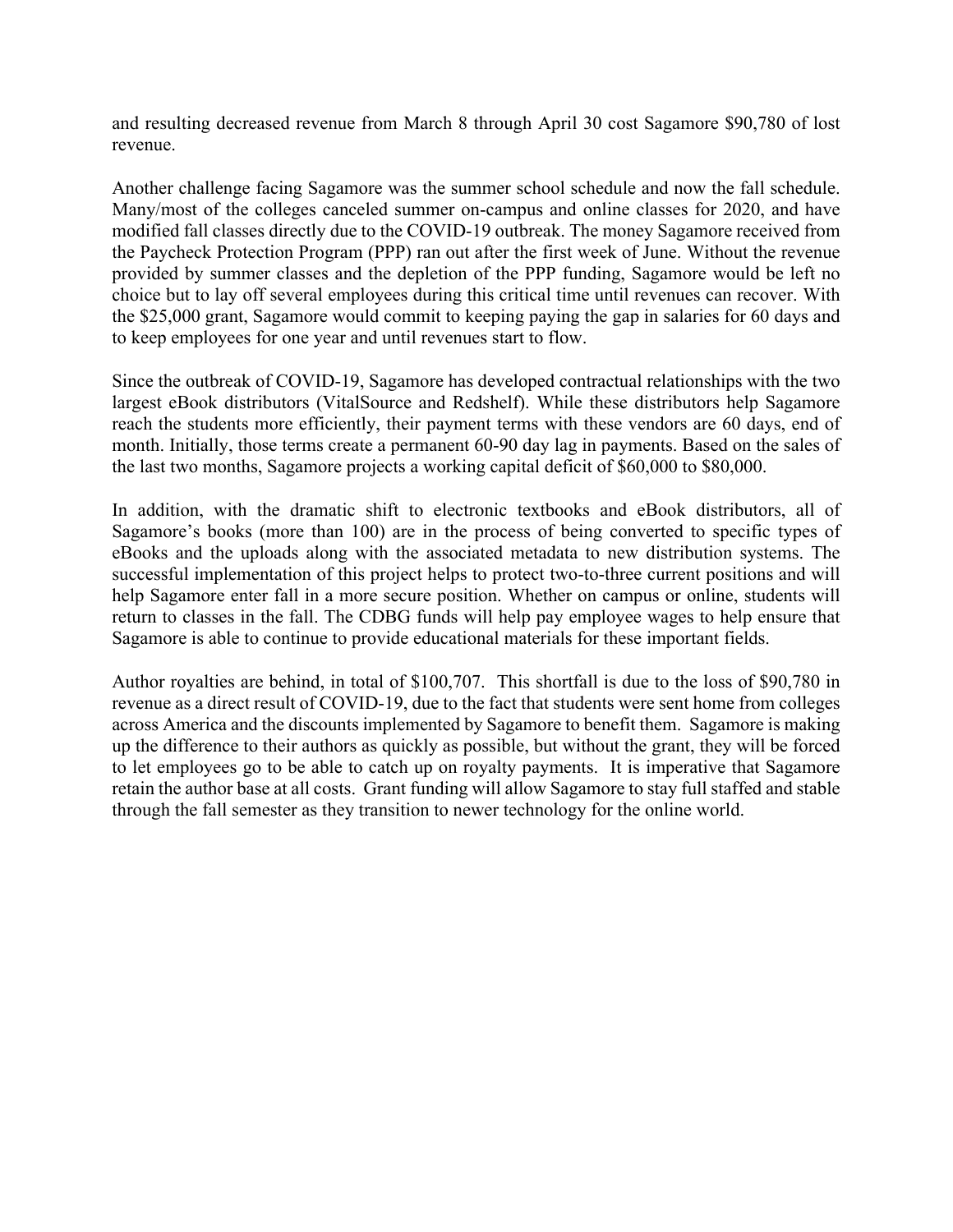## **BENEFITING BUSINESS INFORMATION**

## **Name of Business this application is in support of***:*

Supported Business Name: L.A. Gourmet Catering, LLC

Is Business operating under an Assumed Name? (see 805 ILCS 405)

Yes, registered in  $\qquad \qquad \text{Country} \qquad X \quad No$ 

Supported Business Address 1: 2607 County Road 1000 East

Supported Business Address 2:

Supported Business City: Champaign

Supported Business State: Illinois

Supported Business Zip: 99999-9999: 61822-9413

Supported Business Phone Number: (217) 643-7205

Supported Business SIC: [https://www.naics.com/sic-codes-industry-drilldown/:](https://www.naics.com/sic-codes-industry-drilldown/) 5812 SIC, 722320 NAICS

# **Supported Business Authorized Signatory Contact:**

Last Name: Miller First Name: Lauren Title: Partner Daytime Phone: (217) 643-7205 Home Phone: (217) 643-7205 E-Mail: [laurenlagourmetcatering@gmail.com](mailto:laurenlagourmetcatering@gmail.com)

# **Amount and Purpose of Grant Requested:**

\$25,000.00 to support payroll

# **Project Summary:**

L.A. Gourmet Catering, LLC ("LA Gourmet") provides food and beverage catering for groups of 50 to 500 guests. They operate a scratch kitchen and have been open for 14 years, continuing to grow and serve clients throughout the region, and employ 42 individuals. What began as boxed lunches with a minimum order of 6 for \$6.50 and an income of \$50,000 the first year has transformed into \$8,500 minimums with \$1.5 million in sales. Seven years ago, they opened a sister company because they saw the need for a venue in Champaign County that would allow them to maintain the high level of quality and customer service they sought to provide that was not available elsewhere. They created an opportunity for LA Gourmet to change the business strategy from operating with 400 small transactions a month to 8 to 10 large transactions per month. They have increased margins and transformed the business model to meet the opportunities.